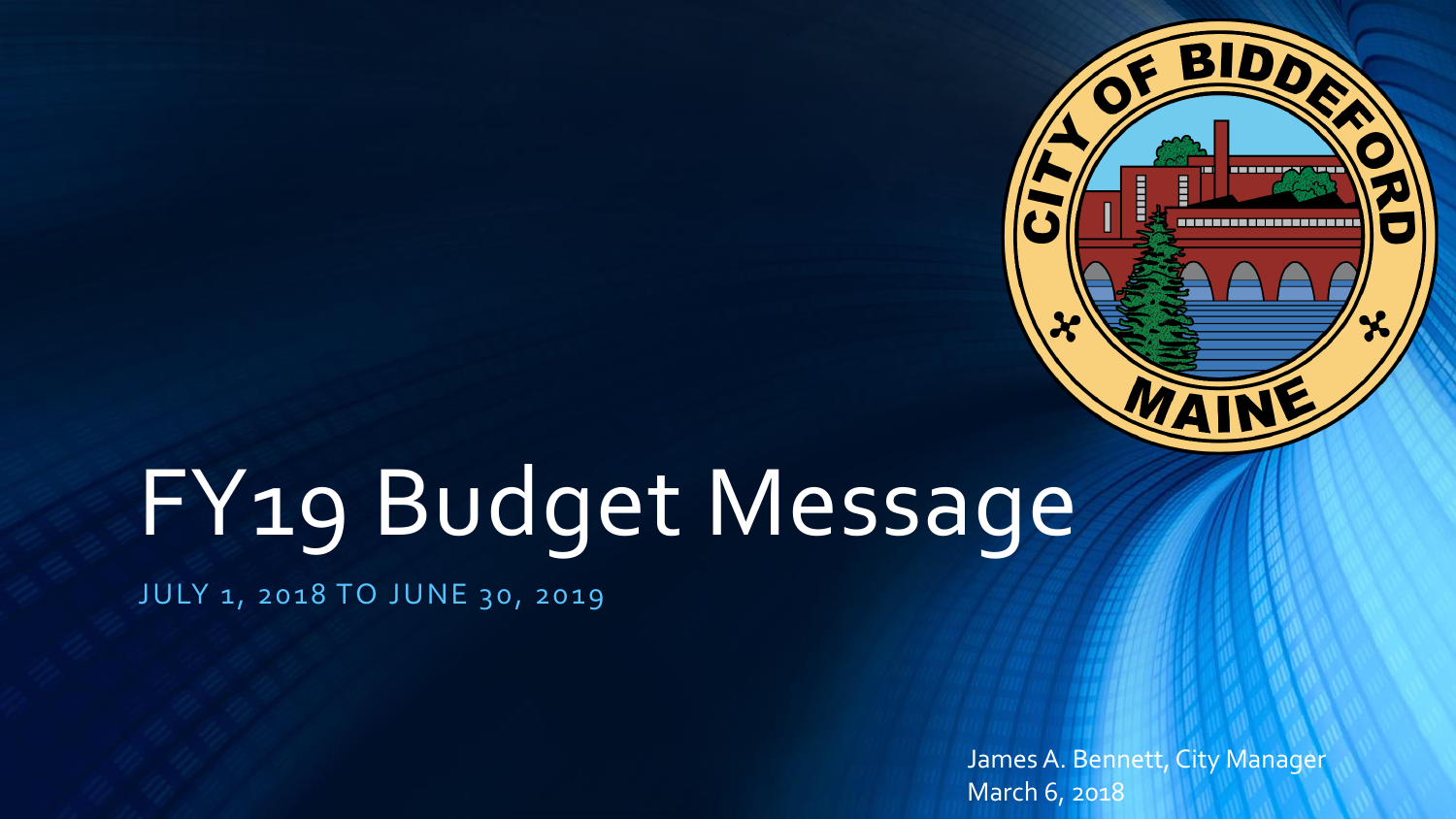### Overview

- Recap of last couple of years
- Existing challenges before beginning FY19 budget
- Approach to FY19 budget
	- Part I budget
	- Part II budget
- General Overview & Recommendations
- Concluding Comments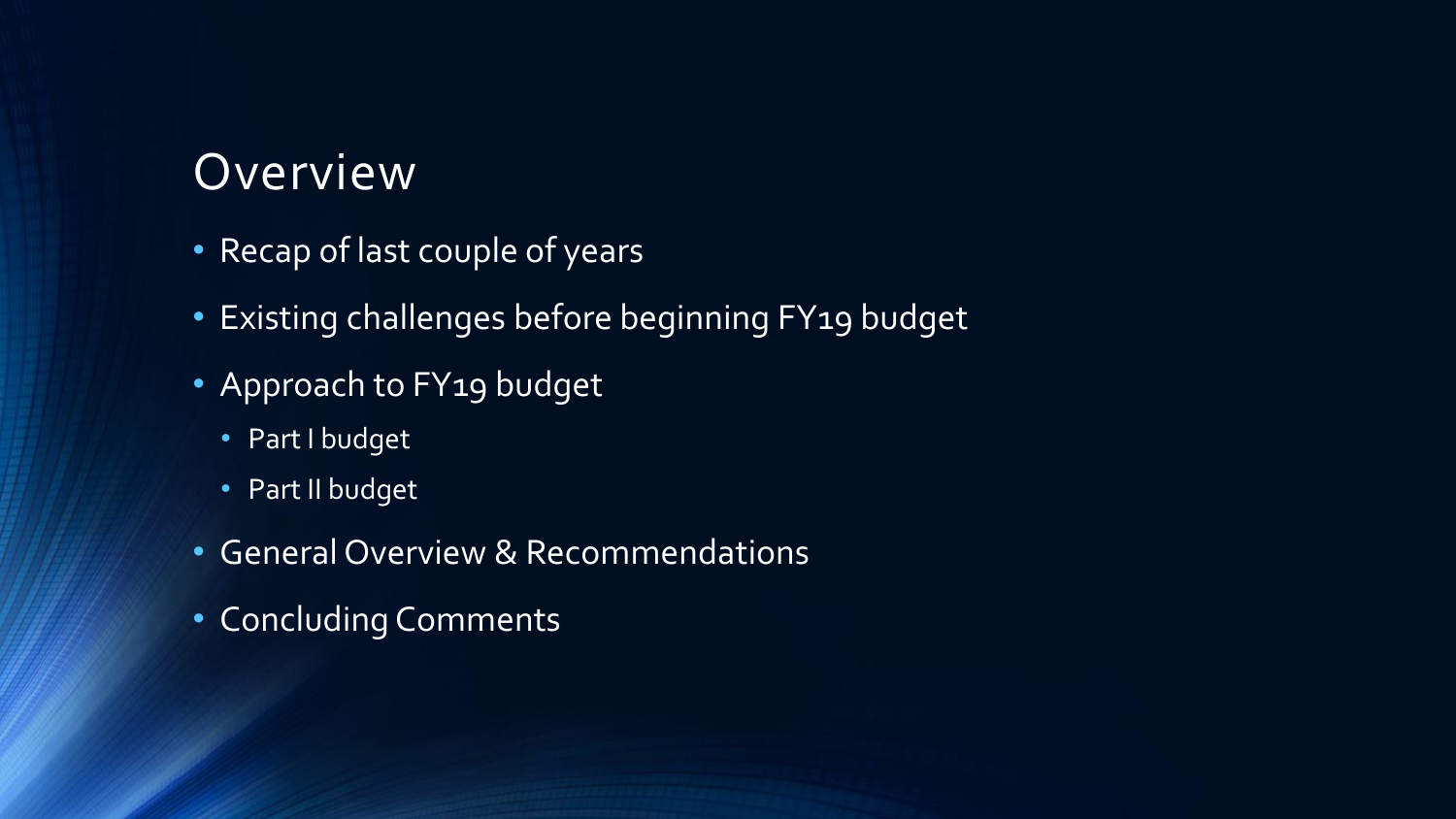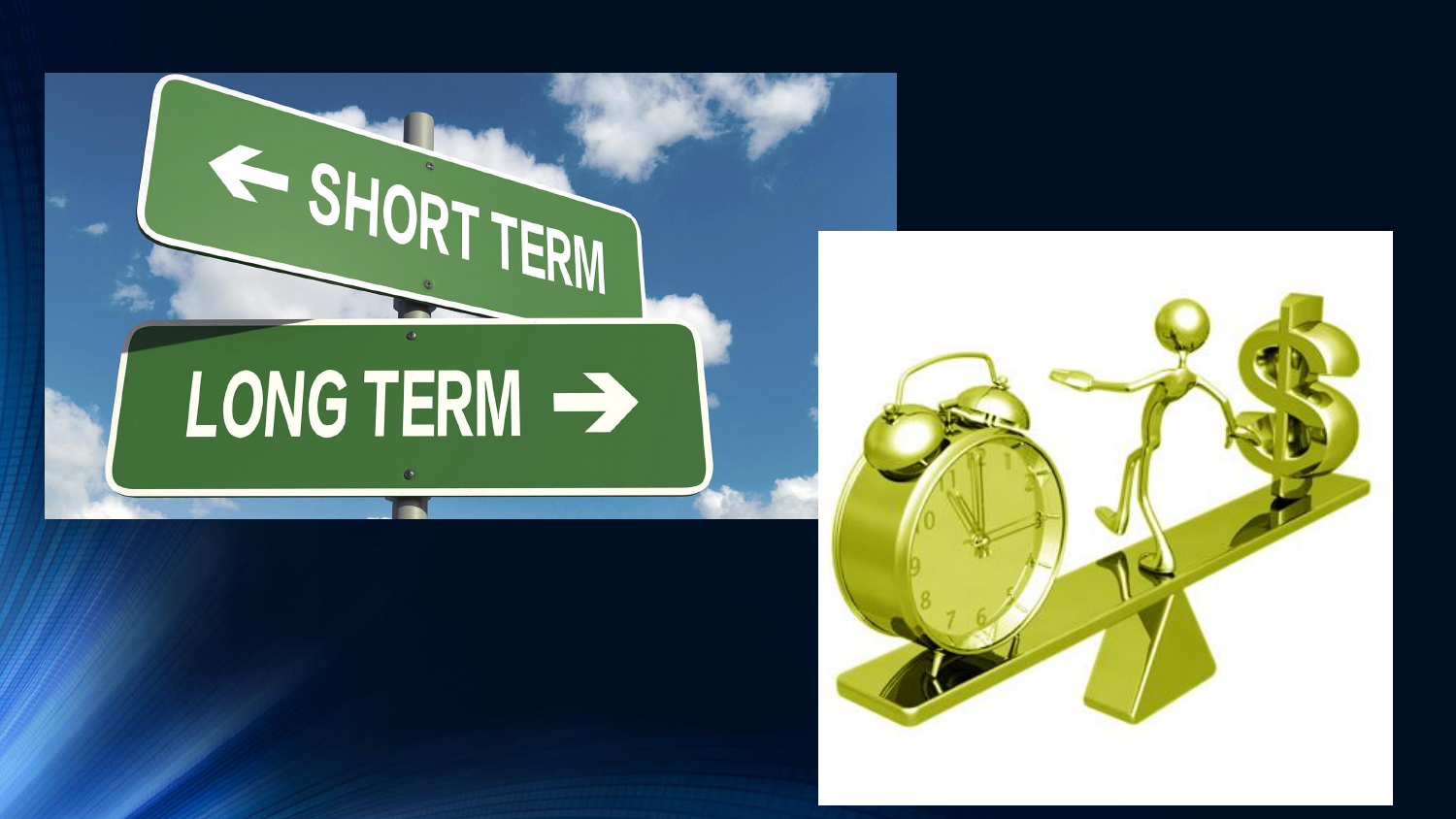• Increasing fund balance

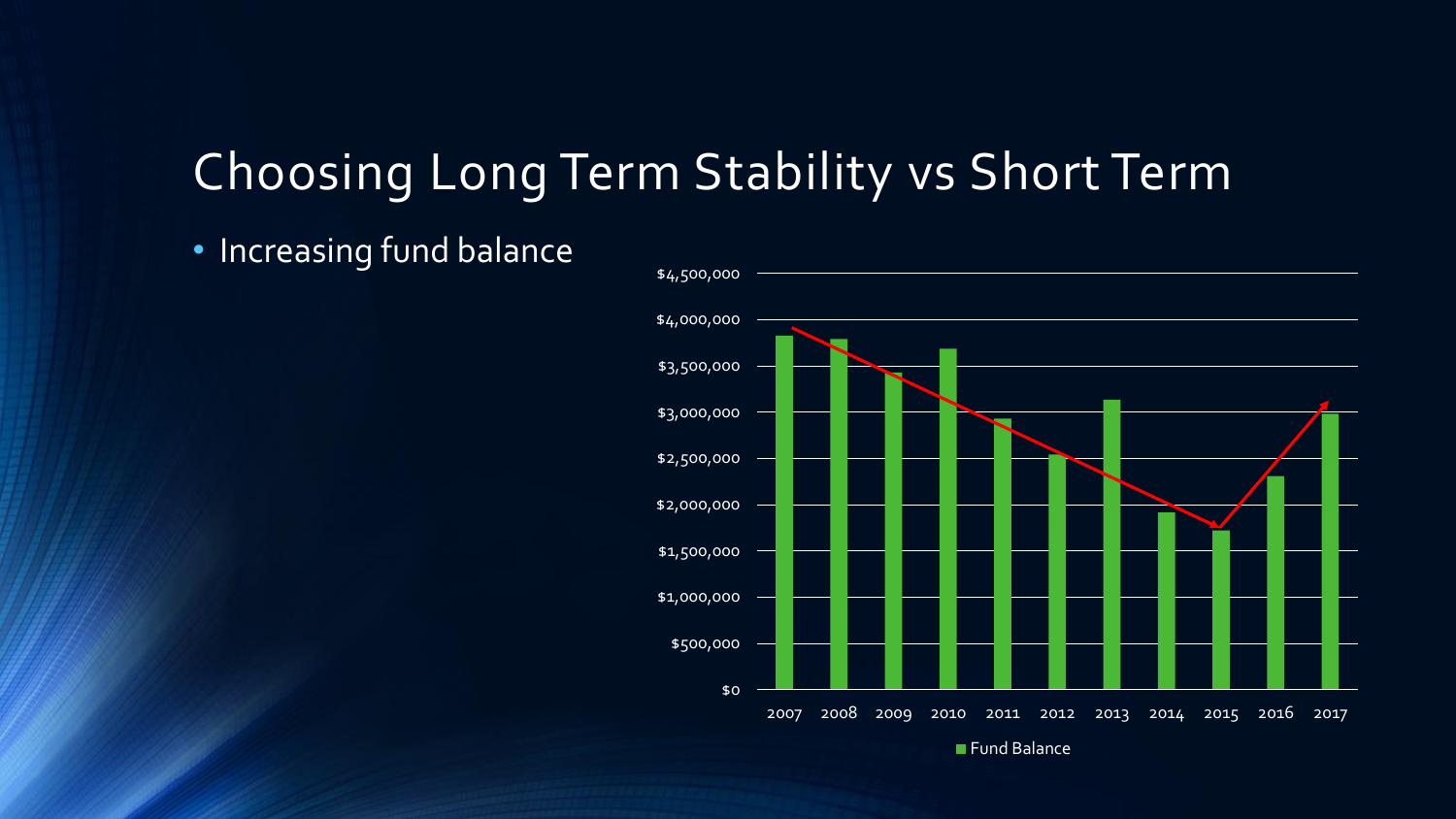- Increasing fund balance
- Decrease unfunded **liabilities**

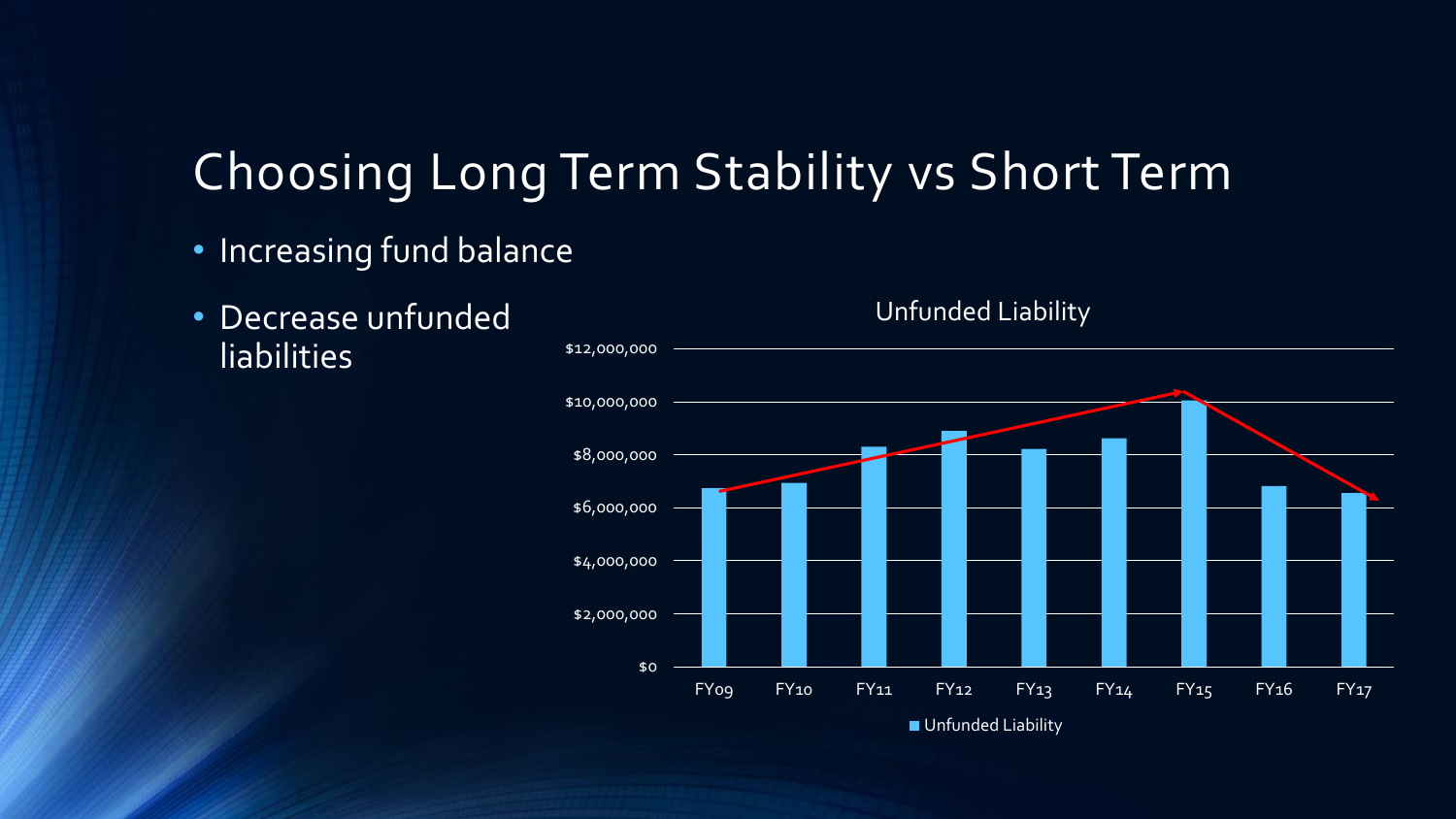- Increasing fund balance
- Decrease unfunded **liabilities**
- Reducing old longevity bonus (unfunded liability)

**Real Savings:** \$80,881.67 one time \$4,102.01 annually plus compounding of wage increases

| In 2016:                                 |                |
|------------------------------------------|----------------|
| Unfunded liability                       | $$483,710.83*$ |
| Annually increasing at                   | $24,532.88*$   |
| *Plus cost of wage increases             |                |
|                                          |                |
| In 2019 if left unchanged:               |                |
| Liability projection:                    | \$608,987.16   |
| <b>Increasing annually</b>               | 26,897.74      |
| Actual (after FY <sub>19</sub> payment): | \$85,259.00    |
| (last payment in FY20)                   |                |
| annual payment                           | 21,230         |
|                                          |                |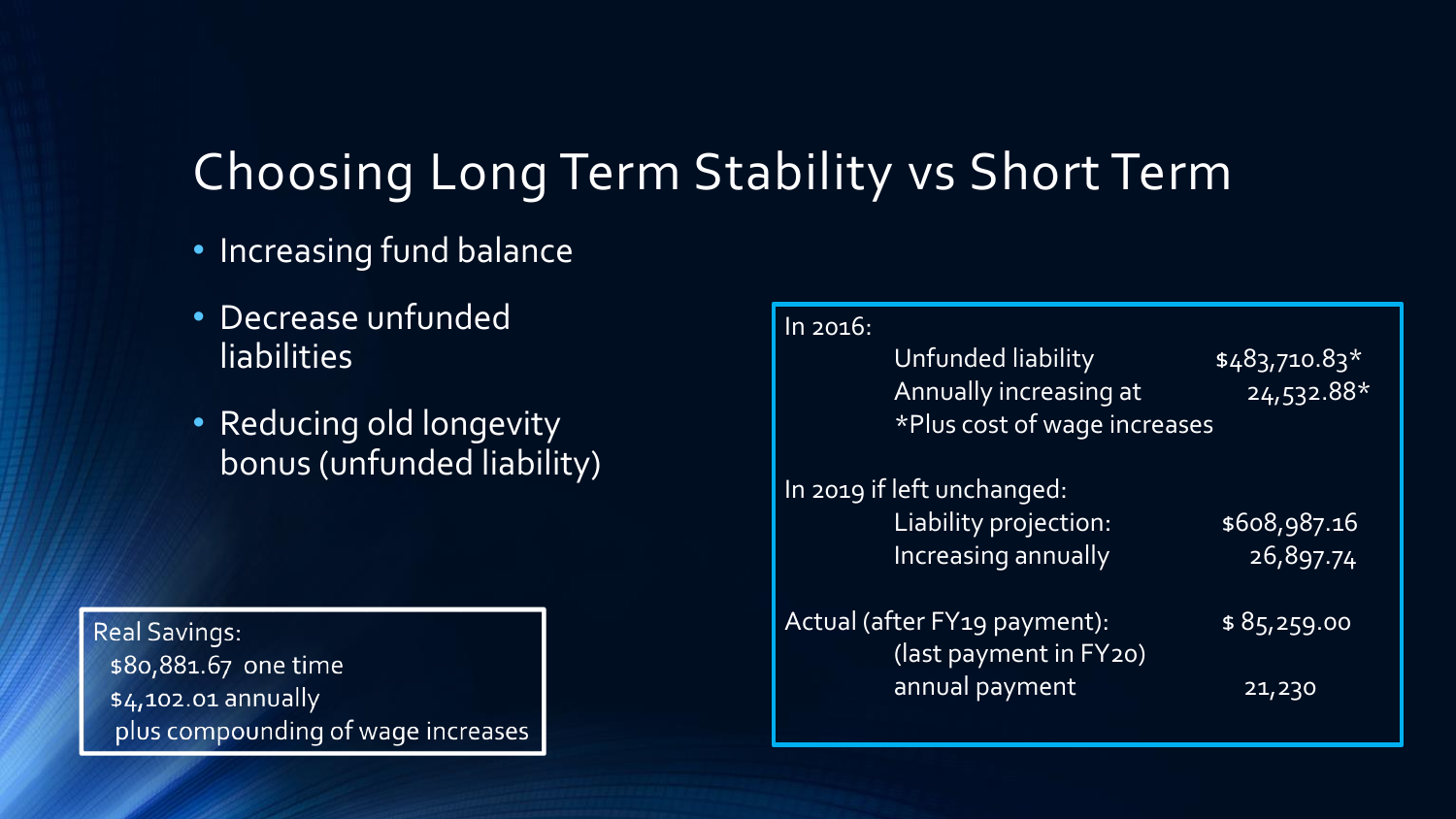- Increasing fund balance
- Decrease unfunded liabilities
- Reducing old longevity bonus (unfunded liability)
- Reduced liability associated with 100% payout of sick leave\*

FY 18 Reduced liability by \$110,000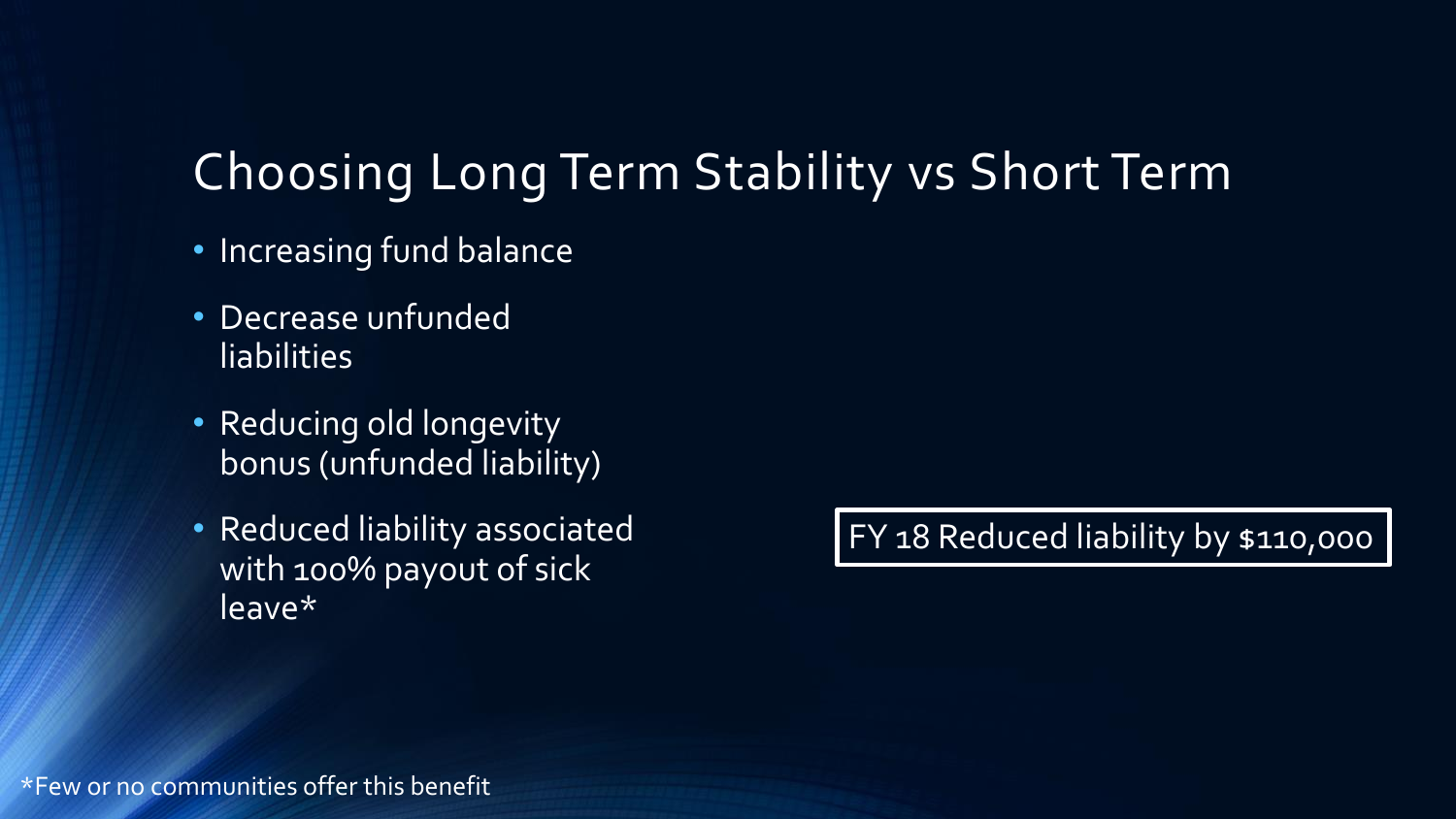- Increasing fund balance
- Decrease unfunded liabilities
- Reducing old longevity bonus (unfunded liability)
- Reduced liability associated with 100% payout of sick leave\*
- Reduced annual liability associated with allowing cash in of vacation pay\*

FY 19 reduced annual liability by \$30,000

\*Few or no communities offer this benefit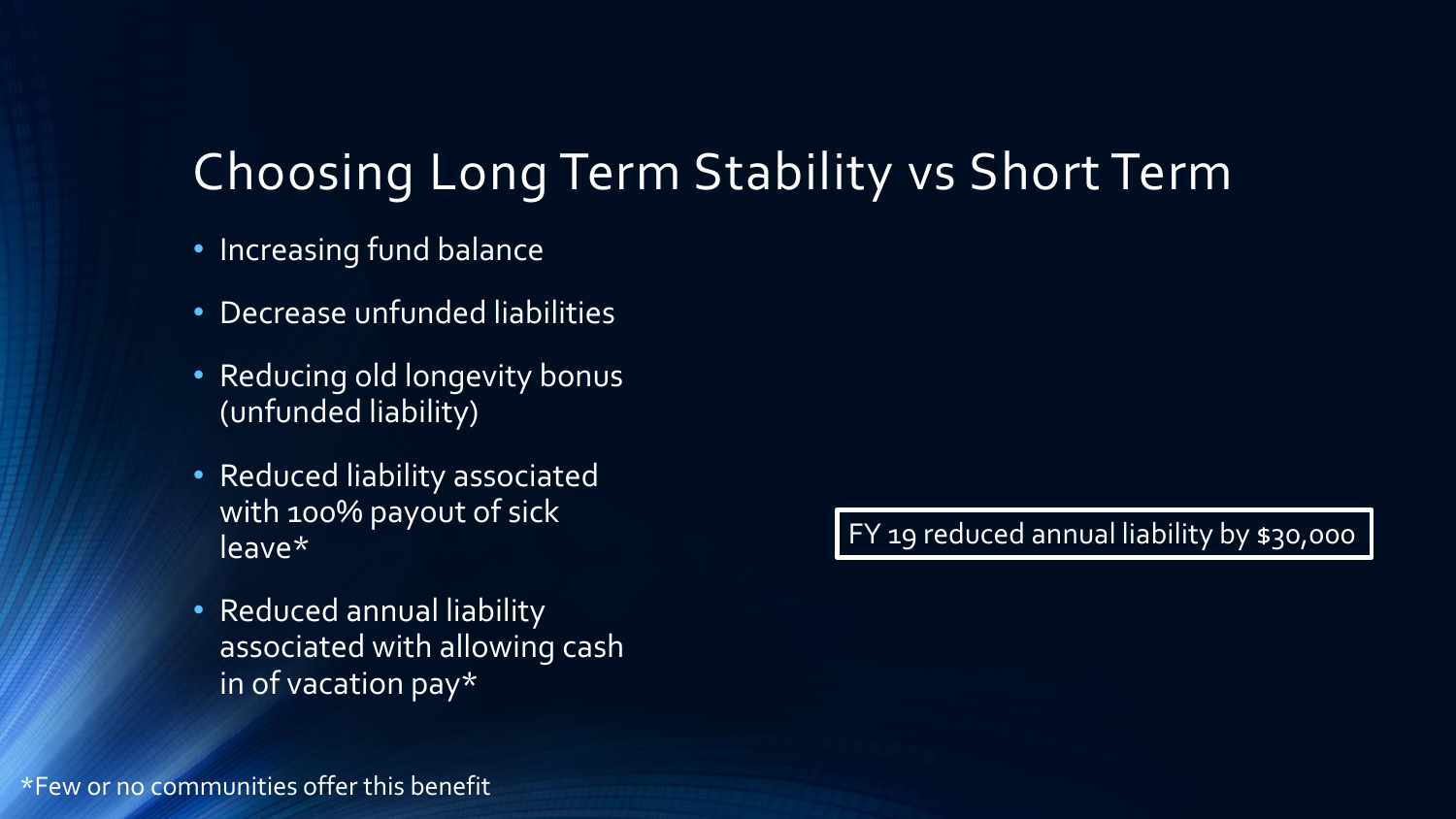- Increasing fund balance
- Decrease unfunded liabilities
- Reducing old longevity bonus (unfunded liability)
- Reduced liability associated with 100% payout of sick leave\*
- Reduced annual liability associated with allowing cash in of vacation pay\*
- Increase spending on capital annually



#### CIP Budgeted

\*Few or no communities offer this benefit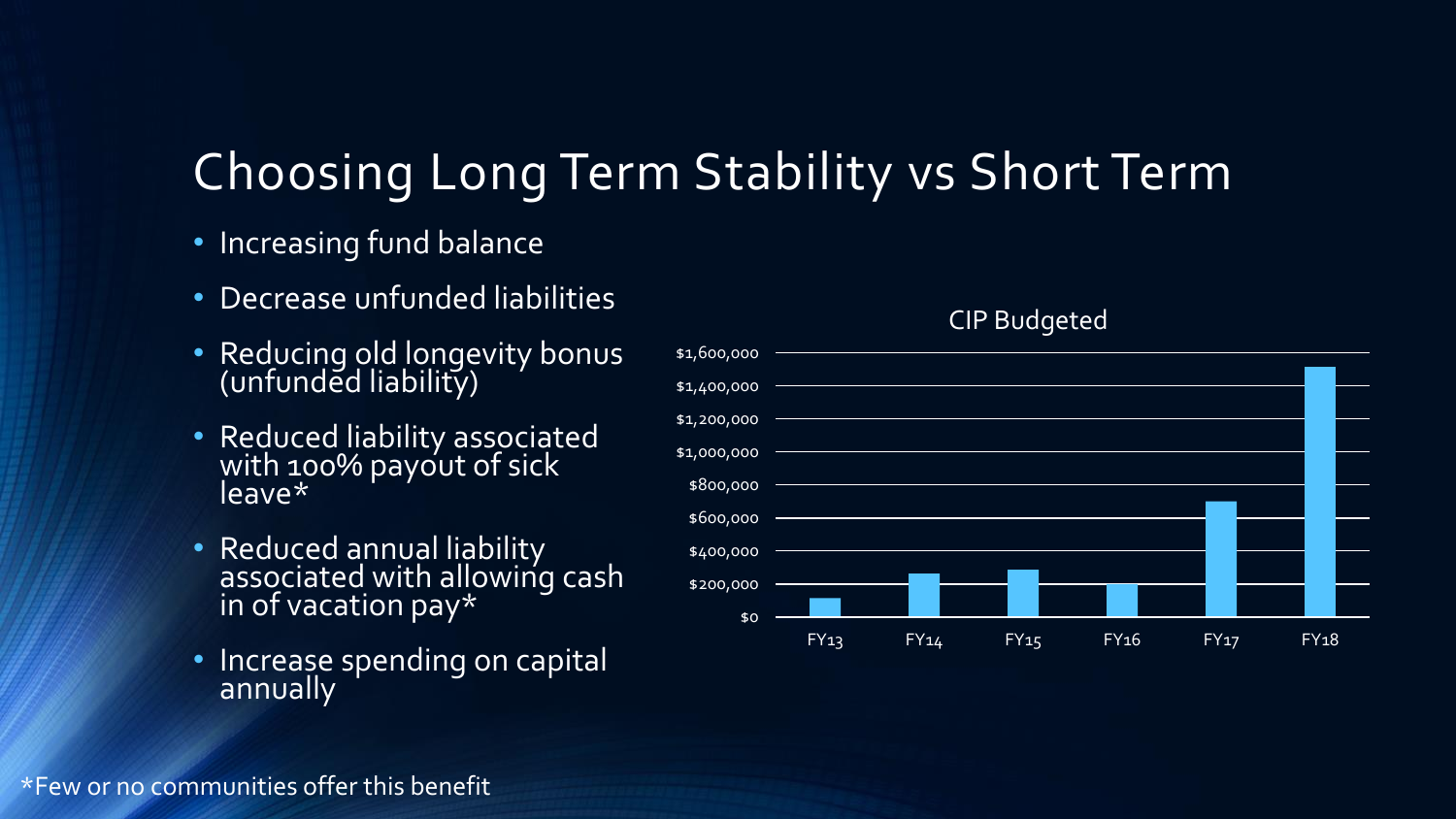# Existing Challenges in FY19 Budget

• One time transfers to increase capital spending  $$588,471$ • Unallocated reduction to tax commitment **\$250,000** • **Total \$838,471**

*Tax rate impact* \$0.37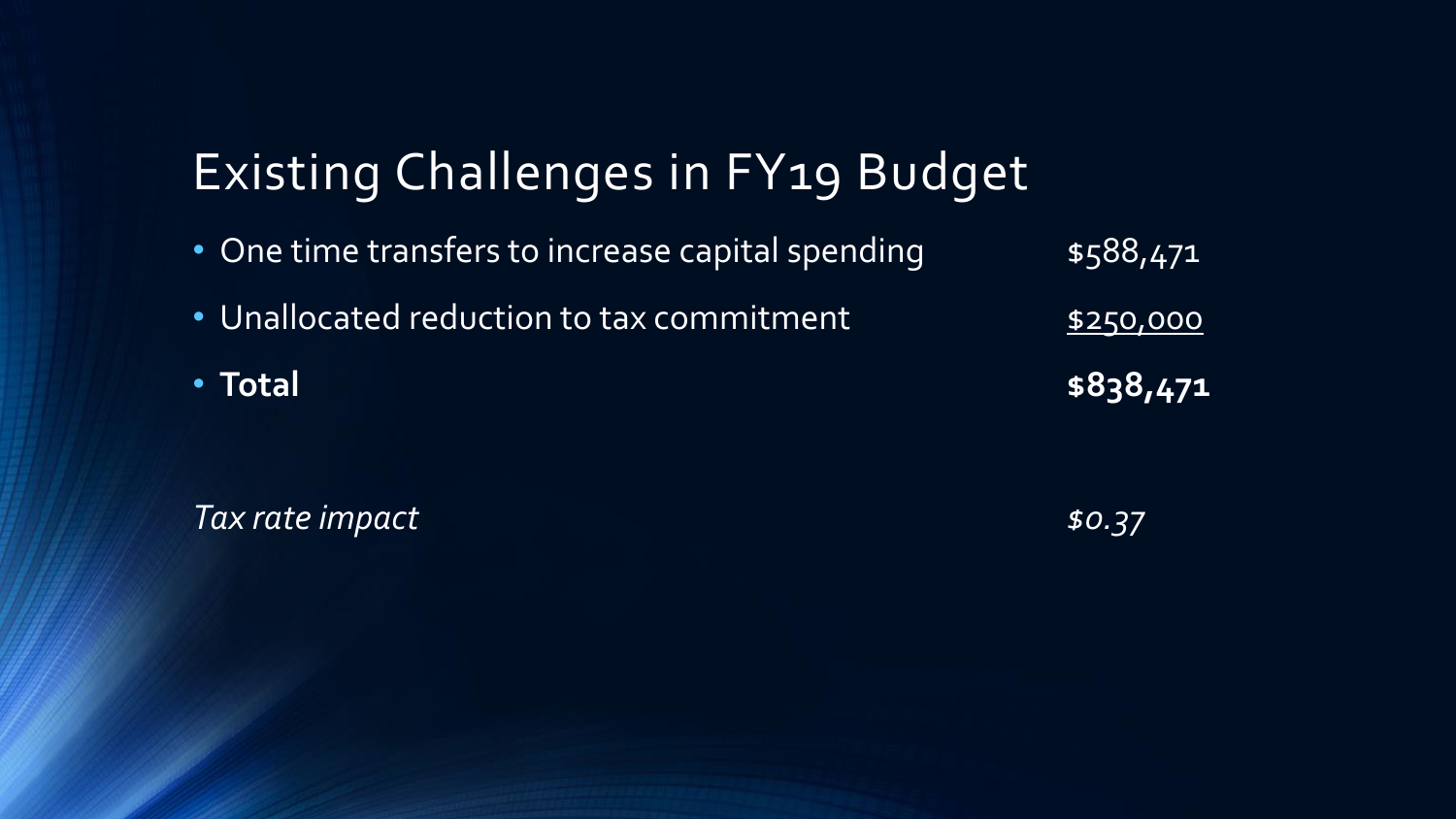### Tax Incremental Financing (TIF) Impact

#### • TIF 101

- Tax sheltering effect
- State determination of assessed value of City impacts
	- General purpose aid to education
		- \$12,490,595 in FY18
	- State Revenue Sharing
		- \$1,360,000 in FY18 (should have been approximately \$3,400,000 if no raid)
	- Payment for York County Tax
		- \$1,299,010 in FY18



As valuation increases, negative impacts occurs 2-3 years later; for Biddeford, the impact is 48% mostly in education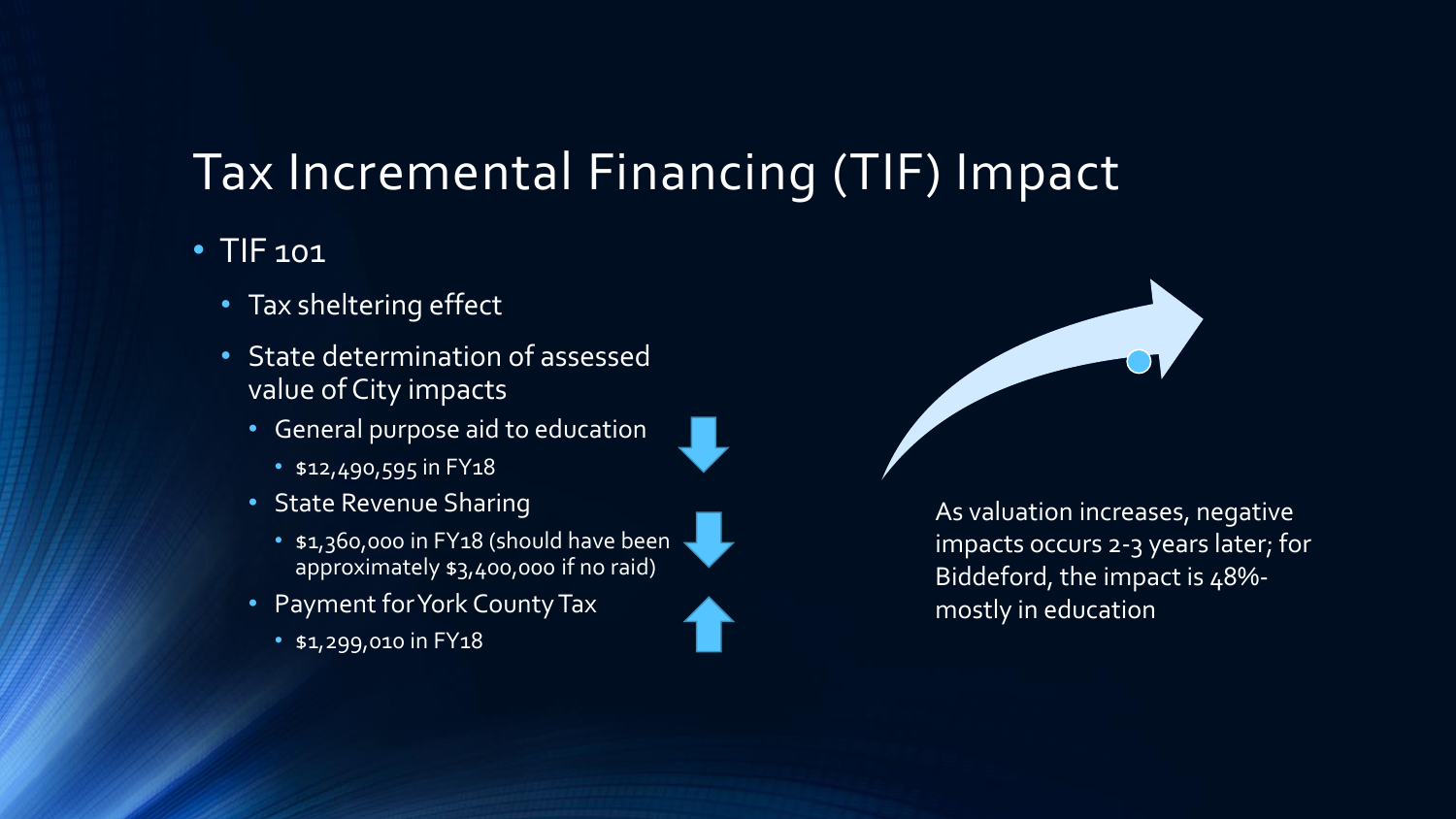### Advantage of TIF

#### NEW VALUE DOES NOT COUNT

- New incremental value in TIF does not count as far as state value is concerned
- Mitigates new values
- Like making 48% return

PROPOSED TIF FUNDS TO SUPPORT GENERAL FUND

- \$30,000 General Admin costs
- \$175,000 Plow truck
- \$90,000 ED staff support
- \$25,000 Marketing
- \$43,617 Beautification funds
- **\$363,617 Total**

Taxpayer value is equal to \$757,535 if not paid by TIF; \$0.33 on tax rate savings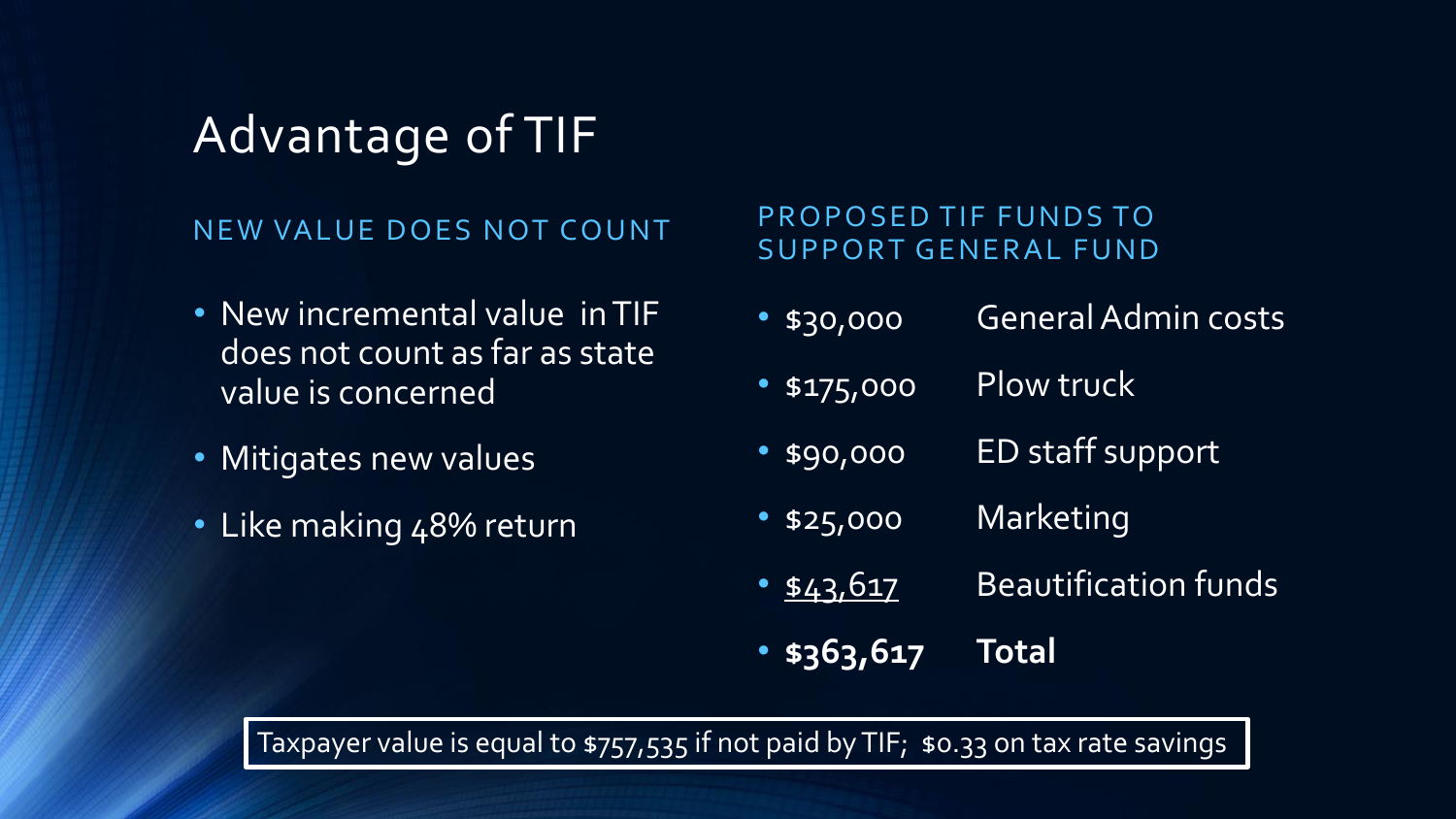### Emerging Policy Issues

#### **ISSUE**

#### PROPOSED RESOLUTION

- *EMS Response Time and Staffing*
- *Downtown Improvement District*
- *Human Resources Staff*
- In Part II Budget
- In Part I Budget
- In Part II Budget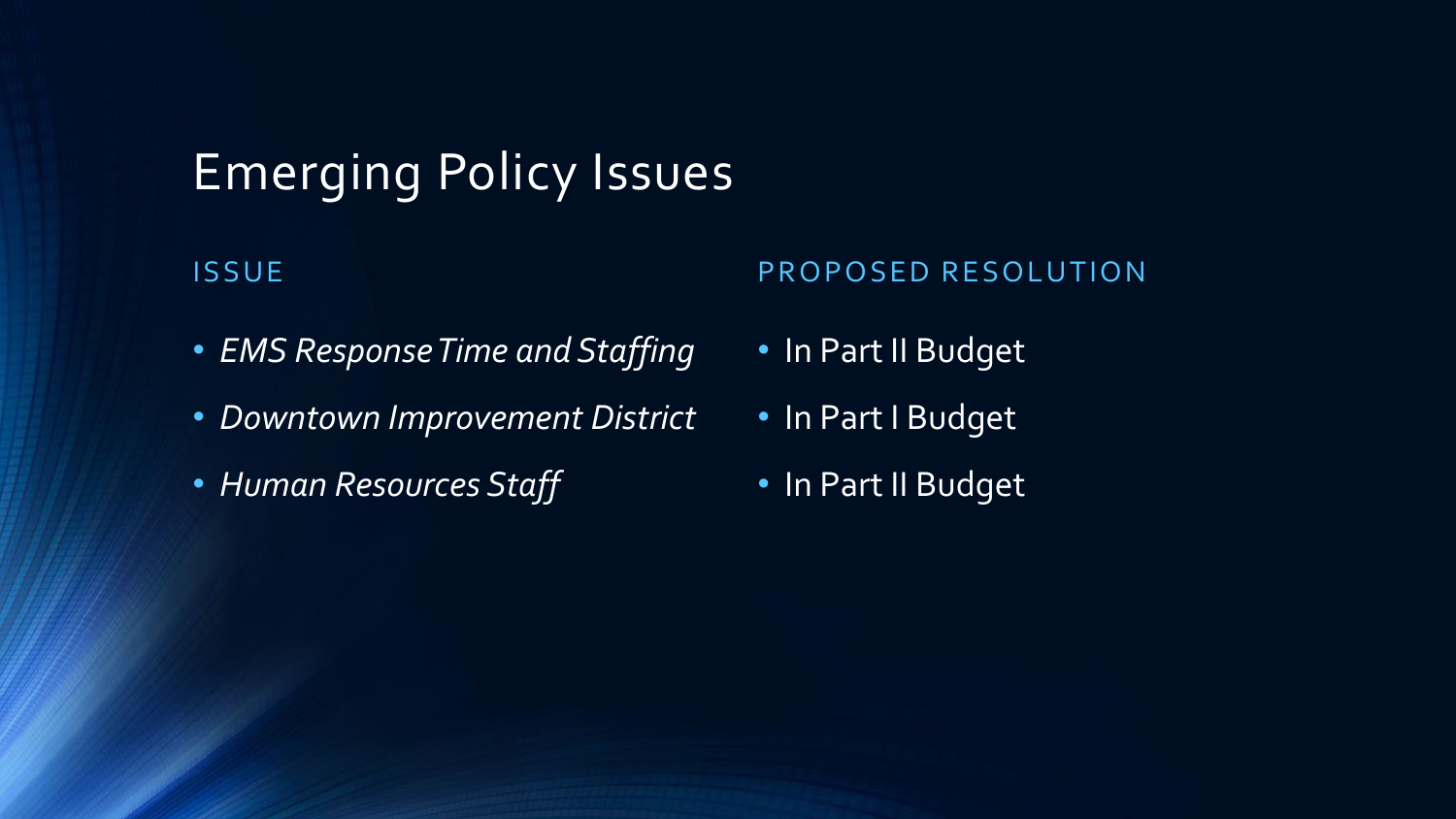### Part II Budget?

- Items not included in the official budget
- Identifies costs associated with proposed resolution of issue
- All new valuation projection is included in Part II
	- Projected new value driven by physical changes (new tax dollars)
	- Projected new value driven by market (tax shifting)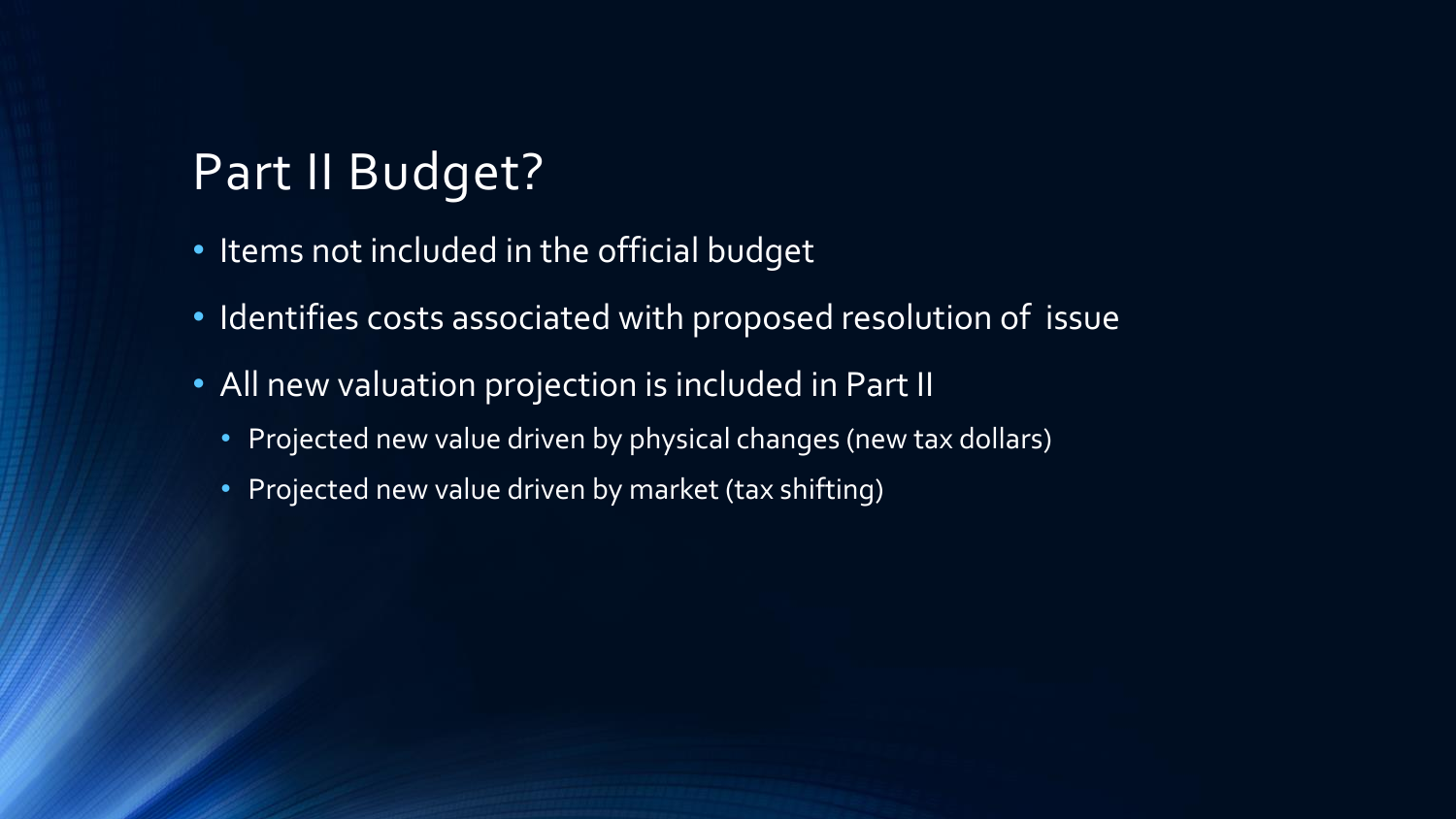

# EMS Response Times 2017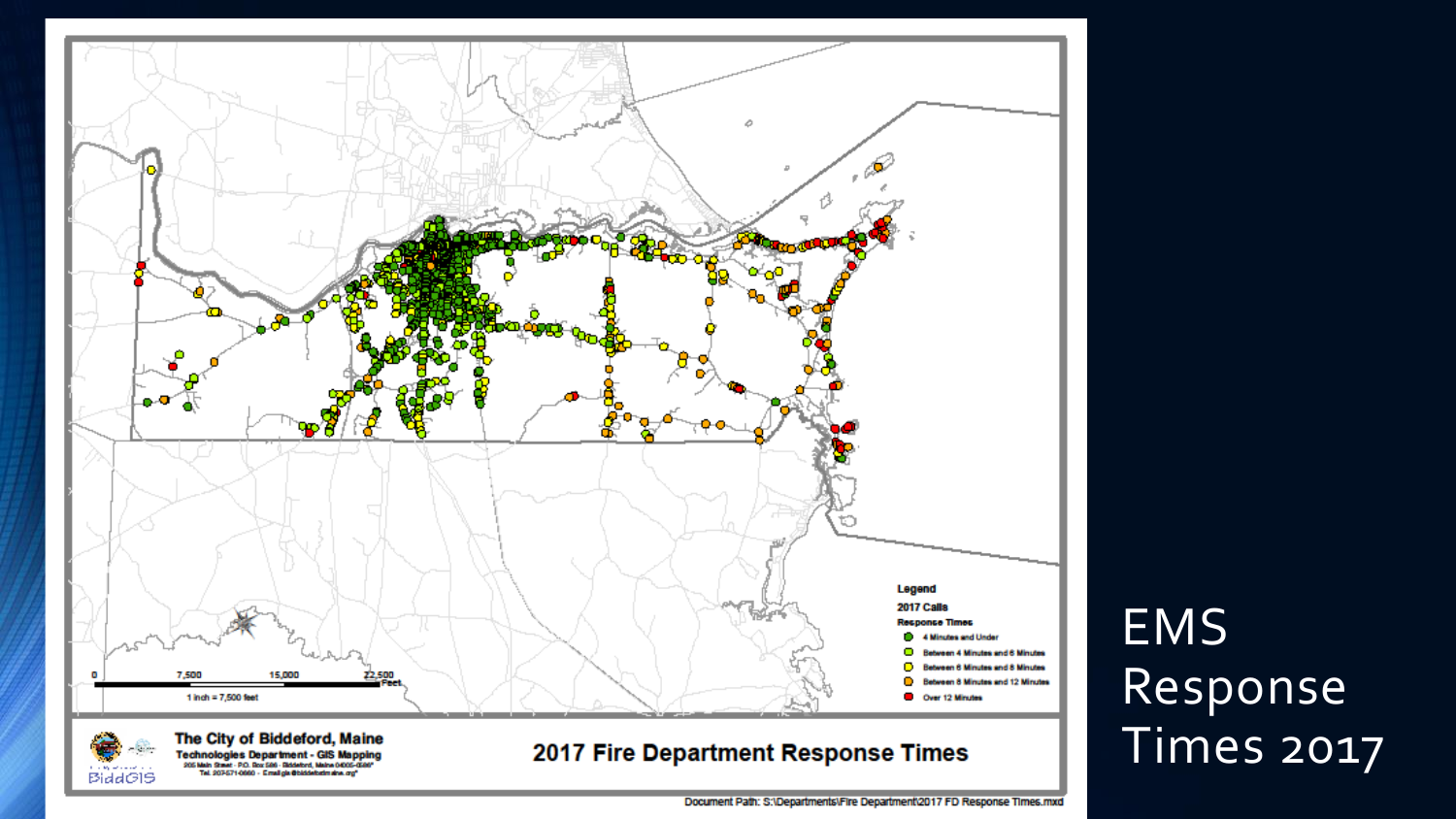### Fire Chief's Proposed Solution

#### DETAILS

#### ANNUAL COSTS

• To be determined

- New substation
- Fully staffing 3<sup>rd</sup> Ambulance
	- 8 New FT Personnel
	- Purchase  $4^{th}$  ambulance

#### Alternative phase in

• Utilize day shift team (4 FT)  $(64\% \text{ of EMS calls } 7 \text{ am to } 7 \text{ pm})$ 

• \$382,251

- \$781,600
- $\bullet$  \$42,500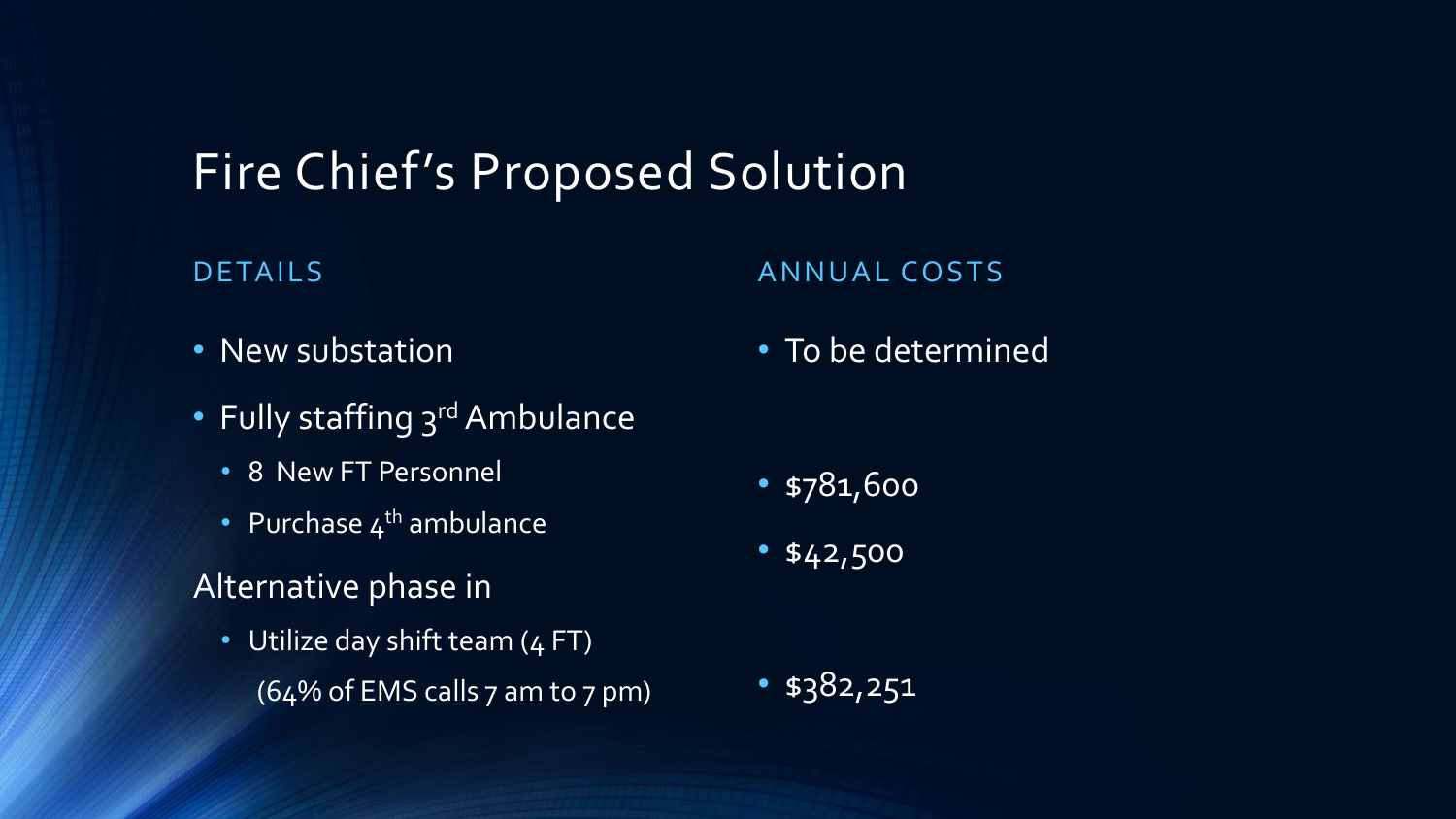### Other Issues

#### ADDITION OF HR STAFF

- Effective Jan 1, 2019
- Time to consider options
- \$61,625 impact
- In Part II budget

#### DOWNTOWN IMPROVEMENT

- Pilot in FY18 \$88,616 from TIF
- Plan to phase in program
- No consensus for FY19
	- \$43,617 planned in part I budget
	- Flower/beautification only
- Donations, other funding
	- Events
	- Promotions
	- Manual cleaning of downtown-clean team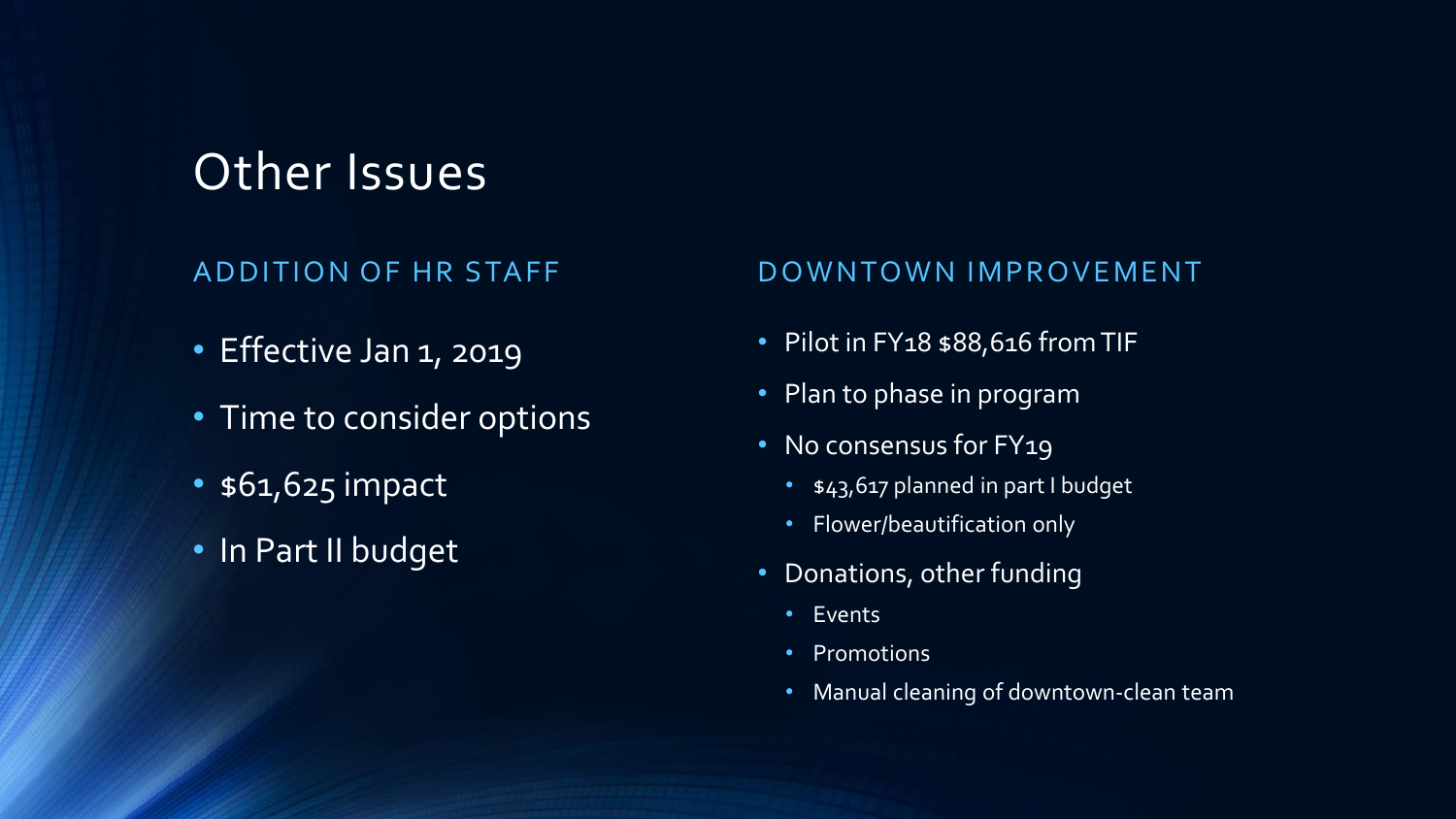### Part I Summary

- Elimination of 2 FT positions
	- PWD because of \$250,000 reduction
	- 1 PWD position on 1.1.19; going to automated trash pickup for half city
- Continue to fund Opiate Outreach Program after state grant runs out
- Fund Mgt Analyst/Intern Position (Summer Only)
- Capital funding
	- \$1,515,547-same as FY18 (\$588,471 of one time transferred last year)
- Municipal spending up 1.05% or \$327,987
- Non-property tax revenues down \$395,716 or 4.75%
- Homestead reimbursement funded at 62.5%: \$169,042 increase
- Assuming only municipal impact and no valuation changes:
	- Tax rate up 1.21% or \$0.24
	- Median home impact is \$50.67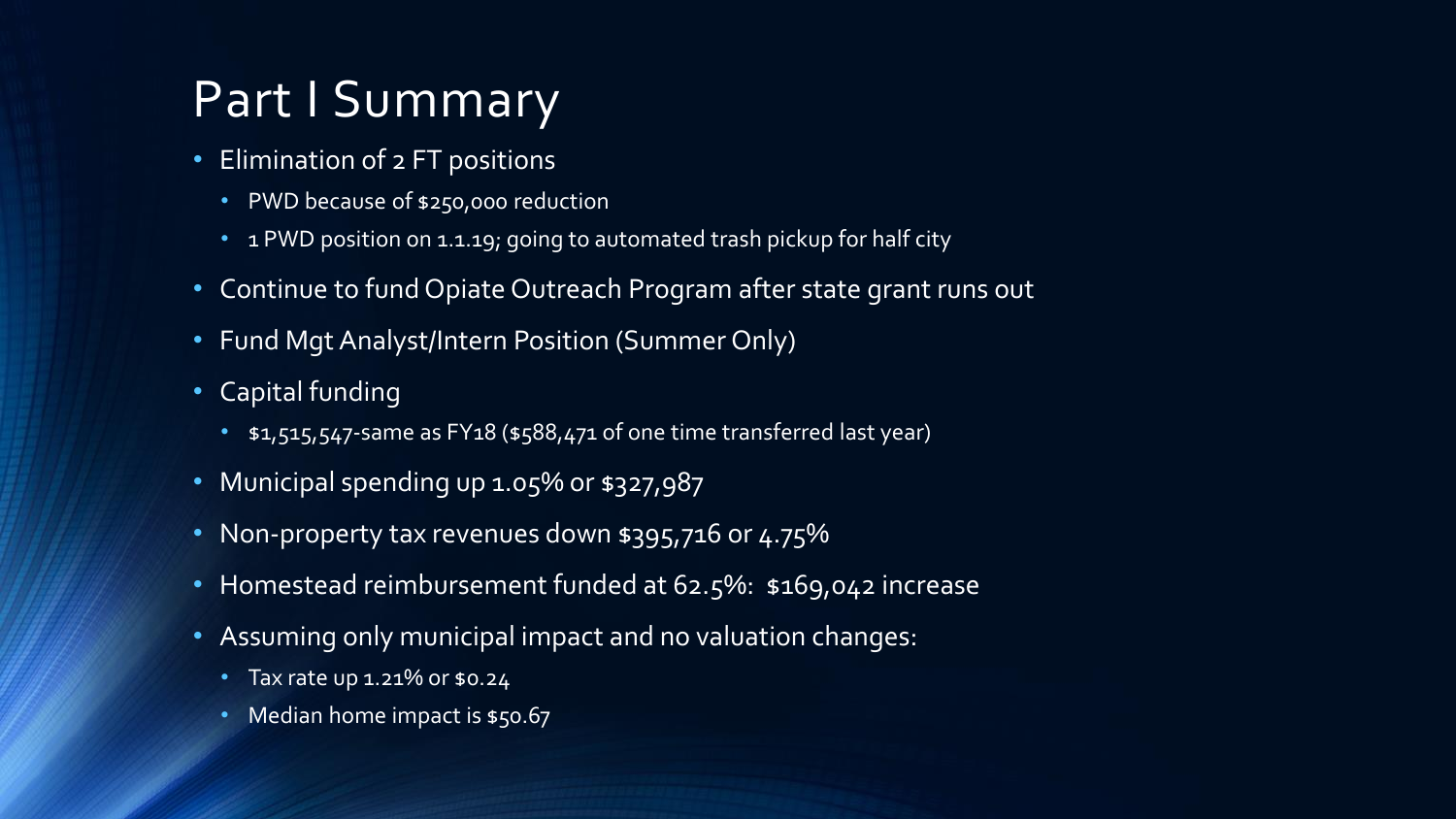# *But….there is value changes!*

- April 1, 2018 is the 'assessment' date
- \$15,000,000 in new value; \$301,050 available to reduce tax increase or apply to Part II budget
- Valuation adjustments:
	- Adjustments to values because of market conditions
	- Causes tax shifting-even though tax rate decreases
	- Projected changes will increase values by another \$25,000,000 to \$35,000,000 (in commercial downtown and residential)
- The picture will be clearer in May prior to finalization of budget.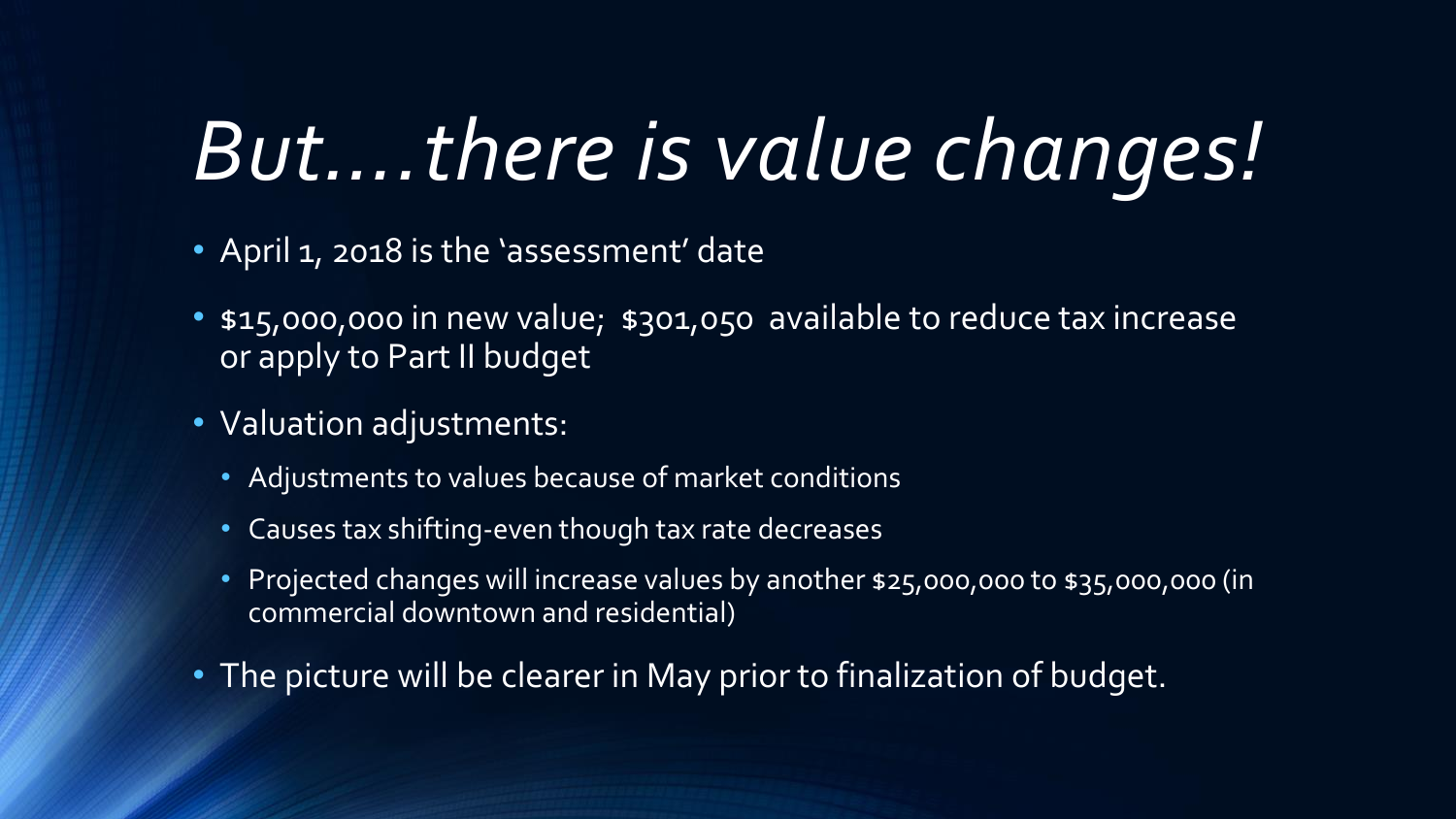### Impact of Valuation Changes

### **Applying to only Part I**

- - Impact on median home is \$22.62
	- Actual bill is still less than 2 years ago
- Valuation Adjustment @\$50,000,000 Tax rate decreases by \$0.19 \$19.88

• New value (\$15,000,000) Tax rate increase is \$0.11 or 0.55%

(current is \$20.07)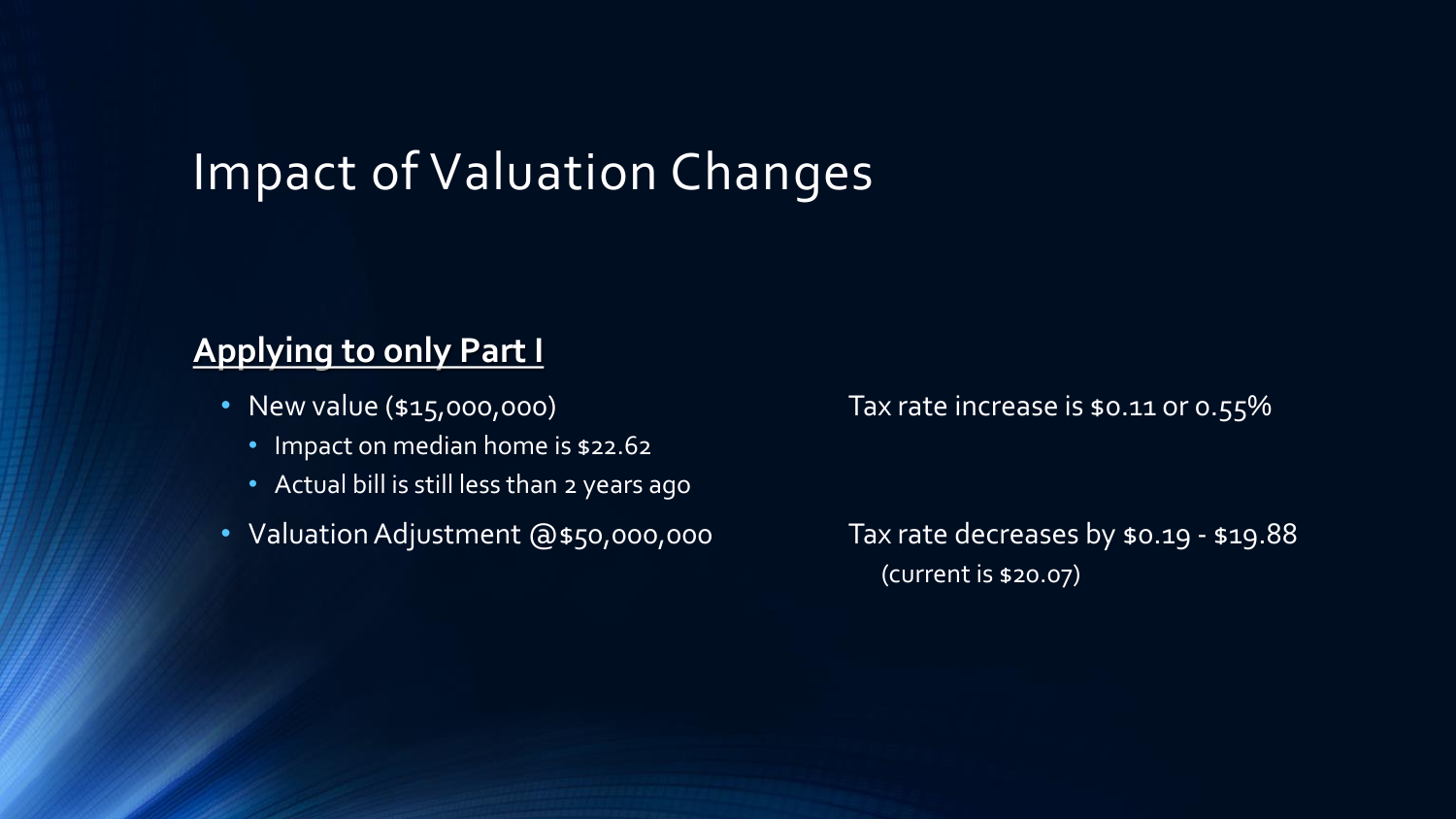## Including Part II

NEW VALUE OF \$15,000,000

- 8 EMS/FF positions
	- \$0.45 increase in tax rate
- 4 EMS/FF positions
	- \$0.27 increase in tax rate
- HR Change
	- \$0.14 increase in tax rate

#### ALL ADJUSTMENTS (@\$50,000,000)

- 8 EMS/FF positions
	- \$0.14 increase in tax rate
- 4 EMS/FF positions
	- \$0.03 reduction in tax rate
- HR Change
	- \$0.17 decrease in tax rate